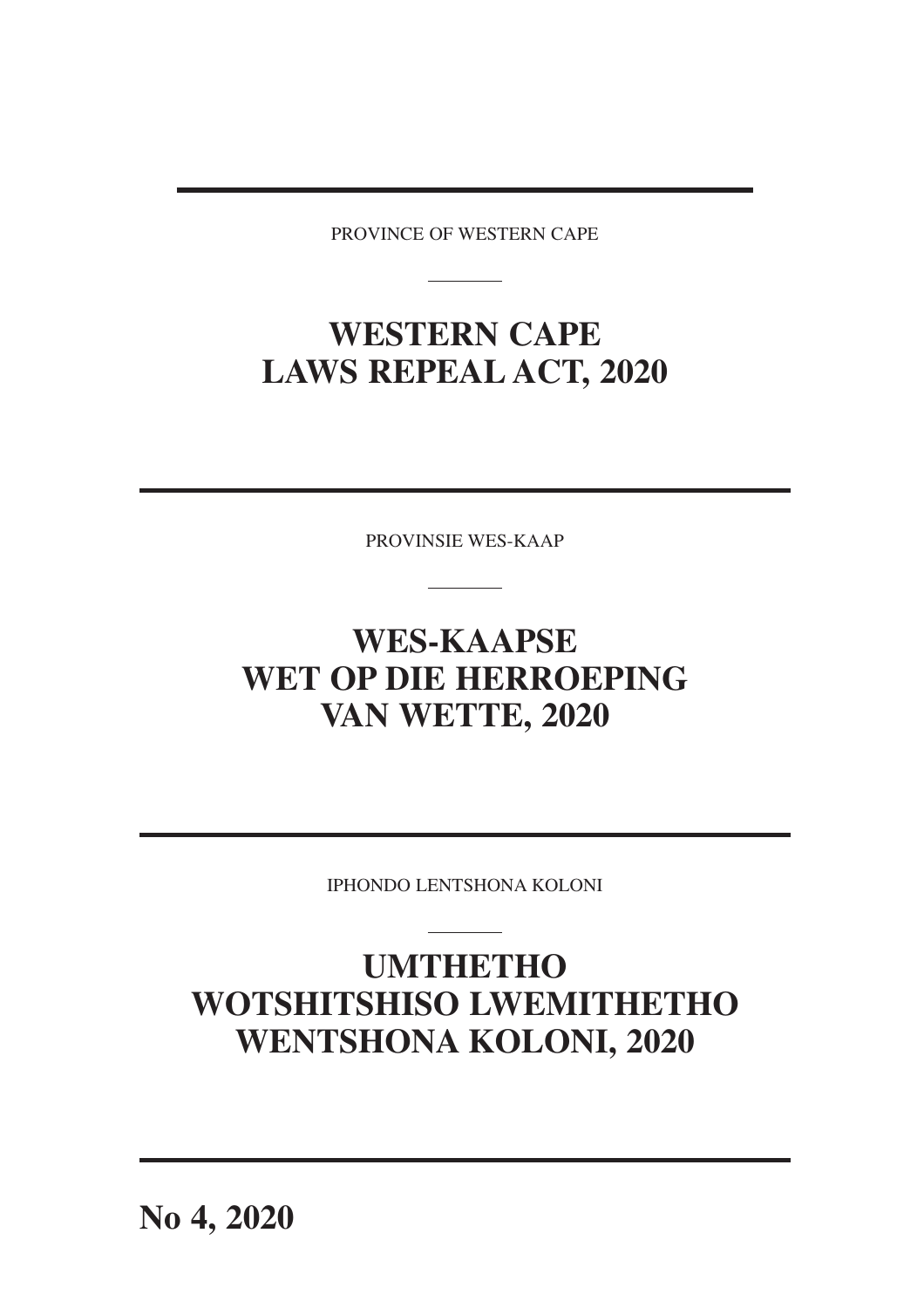| <b>ASSENTED TO / BEKRAGTIG OP /</b><br><b>YAMKELWENGU</b>                                                              |
|------------------------------------------------------------------------------------------------------------------------|
| DATE / DATUM / UMHLA<br>2028<br>4/9                                                                                    |
| <b>PREMIER / INKULUMBUSO</b><br>PROVINCE OF THE WESTERN CAPE<br><b>PROVINSIE WES-KAAP</b><br>YEPHONDO LENTSHONA KOLONI |

# **ACT**

### **To repeal certain obsolete laws; and to provide for matters incidental thereto.**

**BE IT ENACTED** by the Provincial Parliament of the Western Cape, as follows:—

### **Repeal of laws**

**1.** The laws specified in the second column of the Schedule, in so far as they apply in or have been assigned to the Province of the Western Cape, are repealed to the extent 5indicated in the third column of the Schedule.

### **Short title**

**2.** This Act is called the Western Cape Laws Repeal Act, 2020.

| Number and<br>year of law | <b>Short title</b>         | <b>Extent of repeal</b>                                                                                                                                                                                                                    |
|---------------------------|----------------------------|--------------------------------------------------------------------------------------------------------------------------------------------------------------------------------------------------------------------------------------------|
| Act 81 of 1967            | Aged Persons Act, 1967     | The whole, excluding sections 5, 6<br>and $16$                                                                                                                                                                                             |
| Act 100 of 1978           | National Welfare Act, 1978 | The whole, excluding—<br>sections 2, 3, 4, 20 and $22A(1)$<br>(a)<br>and $(2)(a)$ and $(b)$ ; and<br>sections 1, 18 and $21(1)(d)$ and<br>(b)<br>$(g)$ in so far as they apply or<br>relate to the sections listed in<br>paragraph $(a)$ . |

#### **SCHEDULE**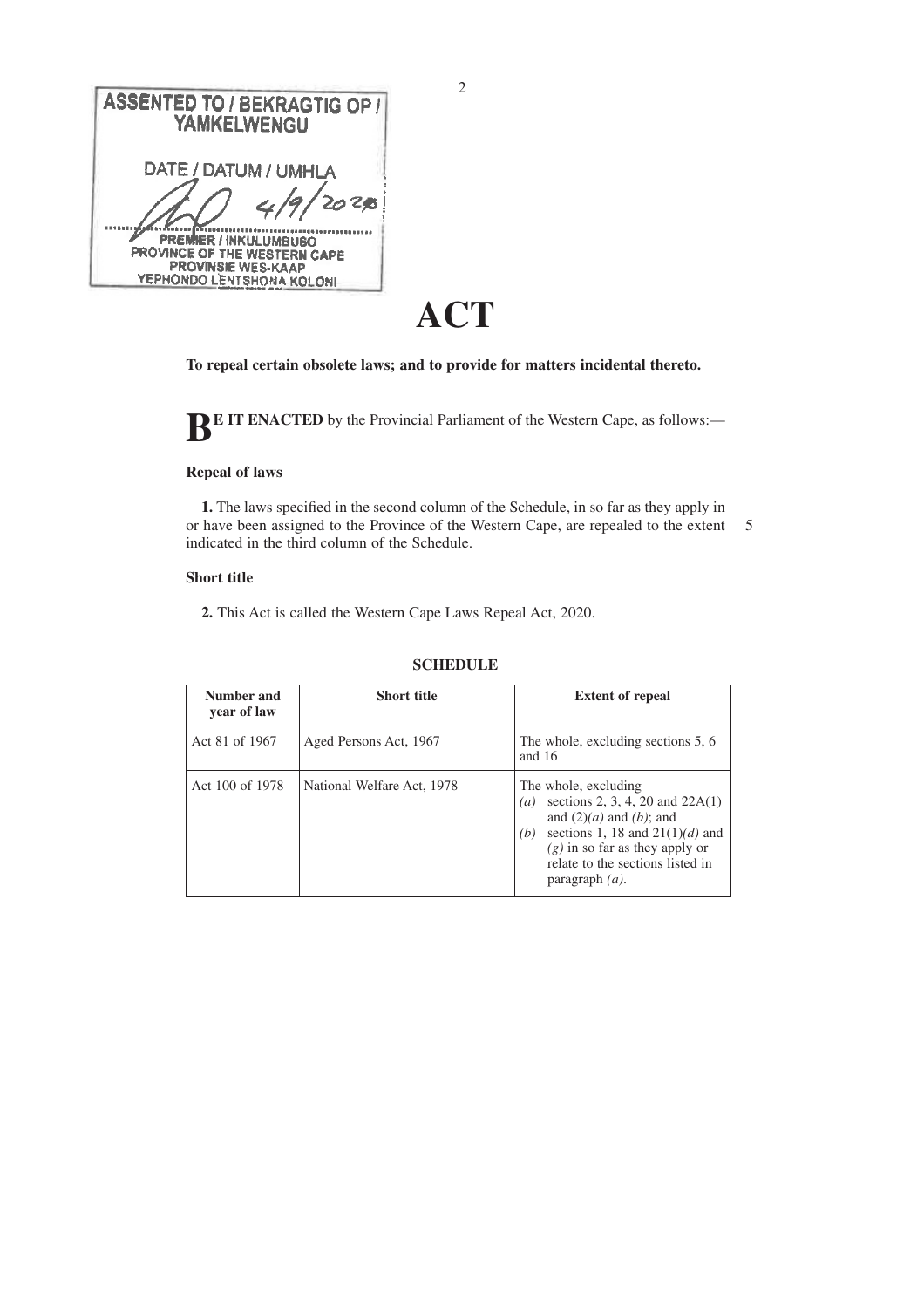# **WET**

**Om sekere verouderde wette te herroep; en om voorsiening te maak vir aangeleenthede wat daarmee in verband staan.**

**DAAR WORD BEPAAL** deur die Provinsiale Parlement van die Wes-Kaap, soos volg:—

### **Herroeping van wette**

**1.** Die wette vermeld in die tweede kolom van die Bylae, vir sover hulle van toepassing is in of opgedra is aan die Provinsie Wes-Kaap, word herroep in die mate aangedui in die derde kolom van die Bylae. 5

#### **Kort titel**

**2.** Hierdie Wet heet die Wes-Kaapse Wet op die Herroeping van Wette, 2020.

| Nommer en jaar<br>van Wet | Kort titel                                    | Omvang van herroeping                                                                                                                                                                                                                                      |
|---------------------------|-----------------------------------------------|------------------------------------------------------------------------------------------------------------------------------------------------------------------------------------------------------------------------------------------------------------|
| Wet 81 van 1967           | Wet op Bejaarde Persone, 1967                 | Die geheel, uitgesonderd artikels 5,<br>6 en 16                                                                                                                                                                                                            |
|                           | Wet 100 van 1978   Nasionale Welsynswet, 1978 | Die geheel, uitgesonderd—<br>artikels 2, 3, 4, 20 en $22A(1)$<br>(a)<br>en $(2)(a)$ en $(b)$ ; en<br>artikels 1, 18 en 21 $(d)$ en $(g)$<br>(b)<br>vir sover dit van toepassing is<br>of betrekking het op die<br>artikels vermeld in<br>paragraaf $(a)$ . |

### **BYLAE**